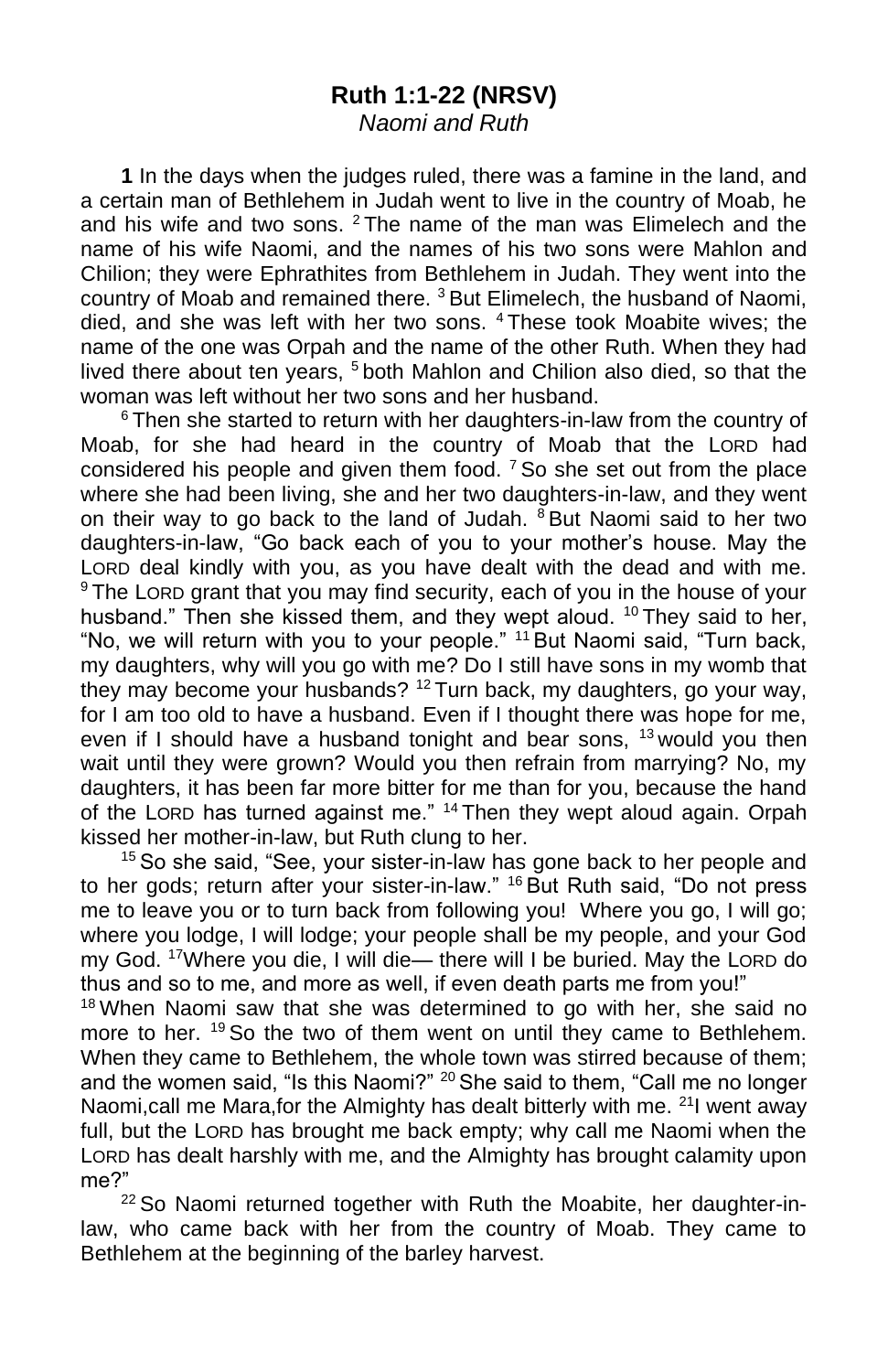

# **FIRST MENNONITE** CHURCH

 In Christ – Making Disciples through Loving Relationships.

Worship 10:30 a.m.

# **Sunday October 31, 2021 "When Bad Things Happen… Be All In!"**

## **GATHERING**

Gathering Music **Shirley Baltzer** Shirley Baltzer Welcome and Announcements **Alexander Contract Alexander Alexander Alexander Alexander Alexander Alexander Alexander** Prelude to Worship Shirley Baltzer

\*Call to Worship **VT 869** Aleen Ratzlaff

\*Prayer

\*Hymn What Is This Place VT 22

The Psalm **Psalm 2019 Psalm 146** 

*Praise the LORD!* 

**Praise the LORD, O my soul! I will praise the LORD as long as I live; I will sing praises to my God all my life long.**

*Do not put your trust in princes, in mortals, in whom there is no help. When their breath departs, they return to the earth; on that very day their plans perish.*

**Happy are those whose help is the God of Jacob, whose hope is in the LORD their God, who made heaven and earth, the sea, and all that is in them; who keeps faith forever; who executes justice for the oppressed; who gives food to the hungry.** 

*The LORD sets the prisoners free; the LORD opens the eyes of the blind.* 

**The LORD lifts up those who are bowed down; the LORD loves the righteous.**

*The LORD watches over the strangers; he upholds the orphan and the widow, but the way of the wicked he brings to ruin.* 

**The LORD will reign forever, your God, O Zion, for all generations. Praise the LORD!**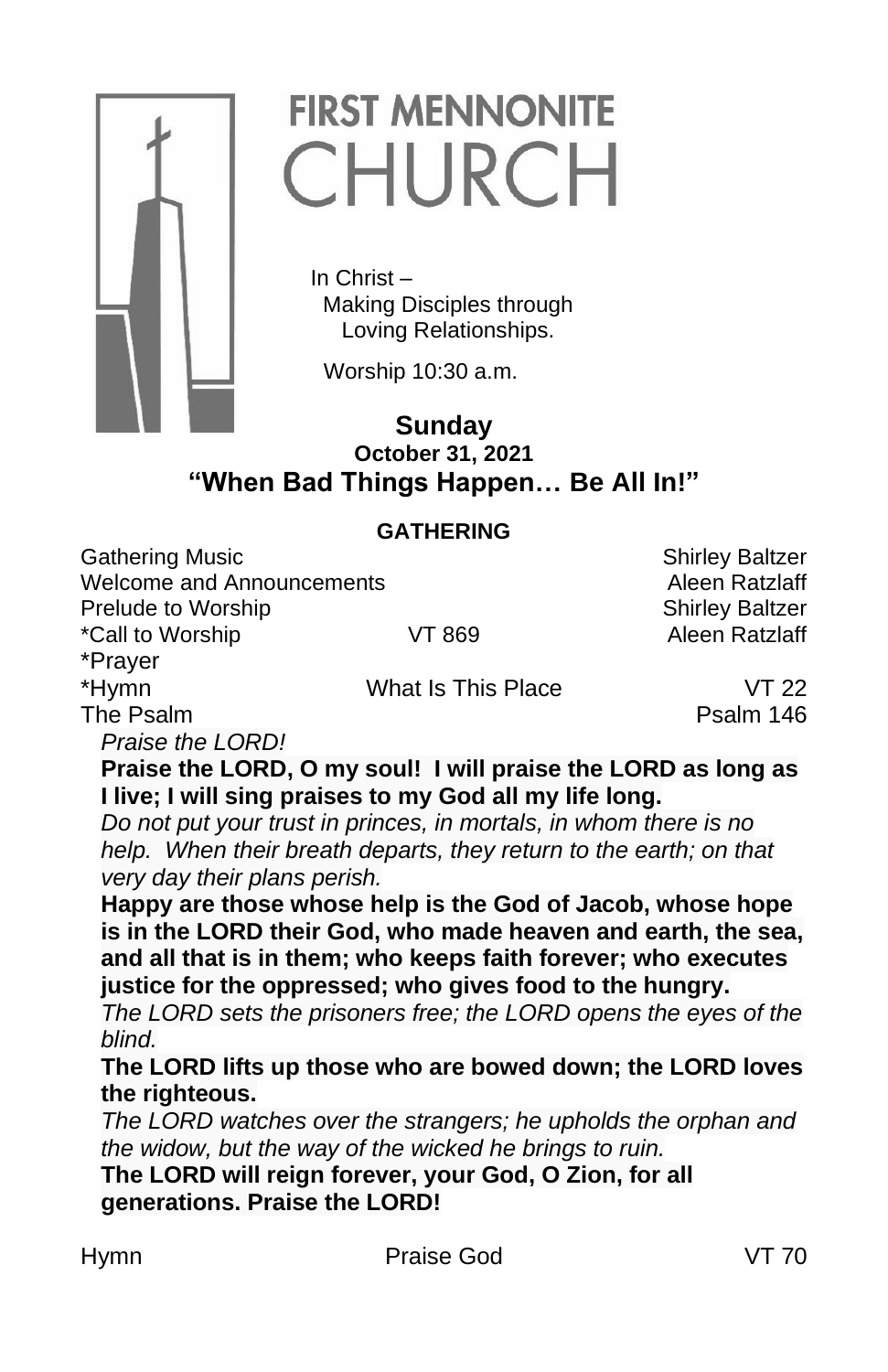Time for Children **Jan Amstutz** 

### **SHARING**

| <b>Sharing and Prayer</b>          |                                    | Pastor Tom                |
|------------------------------------|------------------------------------|---------------------------|
| <b>Hymn</b>                        | On Silken, Soft Wings              | VT 676                    |
|                                    | <b>LISTENING</b>                   |                           |
| The Lesson<br>Sermon               | When Bad Things Happen Be All In!  | Ruth 1:1-22<br>Pastor Tom |
|                                    | <b>RESPONDING</b>                  |                           |
| <b>Hymn</b><br>Sending<br>Postlude | <b>Bless the Arms That Comfort</b> | VT 527                    |
|                                    |                                    | <b>Shirley Baltzer</b>    |

*A WARM WELCOME TO ALL who are gathered to worship, wherever you are, and whenever you watch this service!*

**The Sunflower Performing Arts series will begin today, Oct. 31 at 3 p.m. with the first-ever Sunflower Soirée**, a free concert of local and regional artists that kicks off the organization's annual patron drive. This event will feature the following artists: pianist Karen Schlabaugh; The Sunflower Trio; flautists Kristin Shaffer and Kenna Graber; guitarists Howard Glanton and Excier Rodriguez; soprano Holly Swartzendruber and pianist Karen Unruh; and musicians Ken Rodgers and Russell Adrian. More information on each performance can be found at [sunflowerarts.org.](https://www.hesston.edu/sunflower-performing-arts/) All concerts will take place at Hesston Mennonite Church.

**Mission Sunday is November 14!** Bethany (Amstutz) Schrag will be sharing on her MCC Learning trip to Nepal with a meal to follow. Look for more information next week.

**Thanks to the community's generosity, the youth collected 1,881 lbs. of food for the Main St. Ministries Food Bank during Trick or Treat So Others Can Eat. Thank you!!!**

**Fri., Nov. 5 – The Menno Simons Lecture Endowment, with support from the Reimer-Boese Worship and the Arts Endowment, brings Jan Kraybill** to the Bethel College campus for two lectures on the theme "This is Our Story, This is Our Song: The Power of Music in Community." "The Sound of Science" is at **11 a.m. in Memorial Hall** as part of Bethel's student convocation series. "Music and Memory, Meaning and Mission" is at **7 p.m. in Krehbiel Auditorium** in Luyken Fine Arts